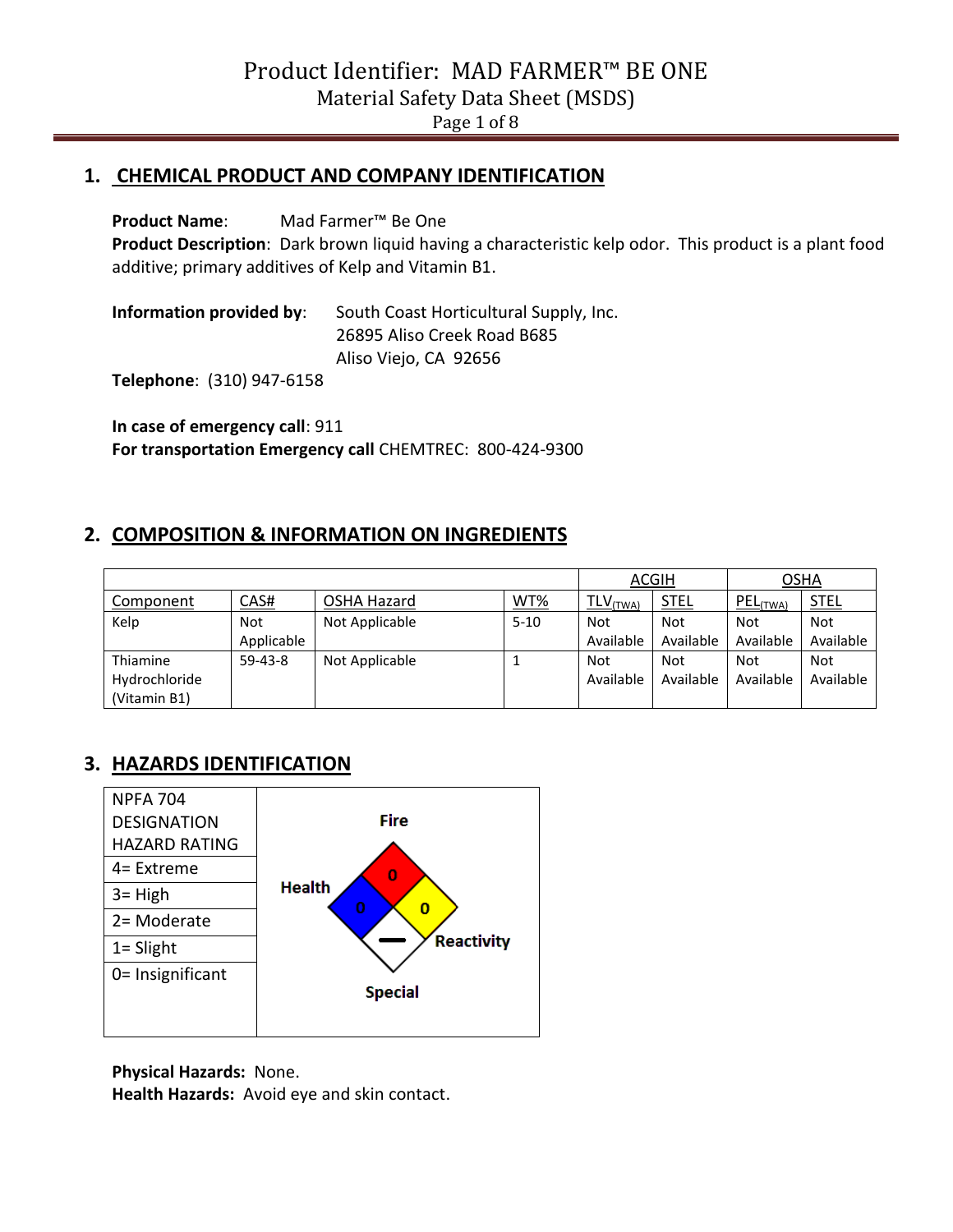**Emergency Overview:** A dark brown liquid having a characteristic kelp odor. This product is not classified as a hazardous material. It should not have any adverse effects upon exposure, however, individual sensitivities and any pre-existing disorders may be affected. If individual sensitivities are found to occur upon exposure, the potential effects and their referenced treatment measures follow:

#### **POTENTIAL HEALTH EFFECTS**

**Inhalation**: Possible slight irritation (Inhalation of mists may be irritating to the nose, mouth, throat, mucous membranes and lungs).

**Eye Contact**: Possible eye irritant. (Overexposure to the mists or liquid may cause eye irritation).

**Skin Contact**: Possible slight irritation (Exposure to the mists or liquid may cause slight skin irritation).

**Ingestion**: If large amounts are taken it may cause nausea.

**Chronic Hazards**: None indicated.

#### **4. FIRST AID MEASURES**

**Inhalation**: If inhaled, remove patient to fresh air. If not breathing, give artificial respiration, preferably mouth-to-mouth. If breathing is labored, give oxygen. Obtain medical attention.

**Eye Contact**: In case of contact, immediately flush eyes with plenty of water for at least 15 minutes (Lifting the upper and lower lids occasionally. Remove contact lenses, if worn). If redness, itching or a burning sensation develops, have eyes examined and treated by medical personnel.

**Skin Contact**: In case of contact, immediately wash material off the skin with plenty of soap and water. If unable to wash immediately or if tingling, numbness or a burning sensation develops, apply skin cream or an oil-based solution to the affected area. If irritation persists, get medical attention.

**Ingestion**: If swallowed, provided the patient is conscious, wash out mouth with water (Never give anything by mouth to an unconscious person). Immediately contact medical personnel or an emergency facility. If spontaneous vomiting occurs, have patient lean forward with head down to avoid breathing in of vomitus, rinse mouth and administer water.

**Note to Physicians**: Provide symptomatic/supportive care as necessary.

## **5. FIRE FIGHTING MEASURES**

**Flashpoint and Method**: Not applicable

**Flammable Limits (in air, % by volume): Lower**: Not applicable **Upper**: Not applicable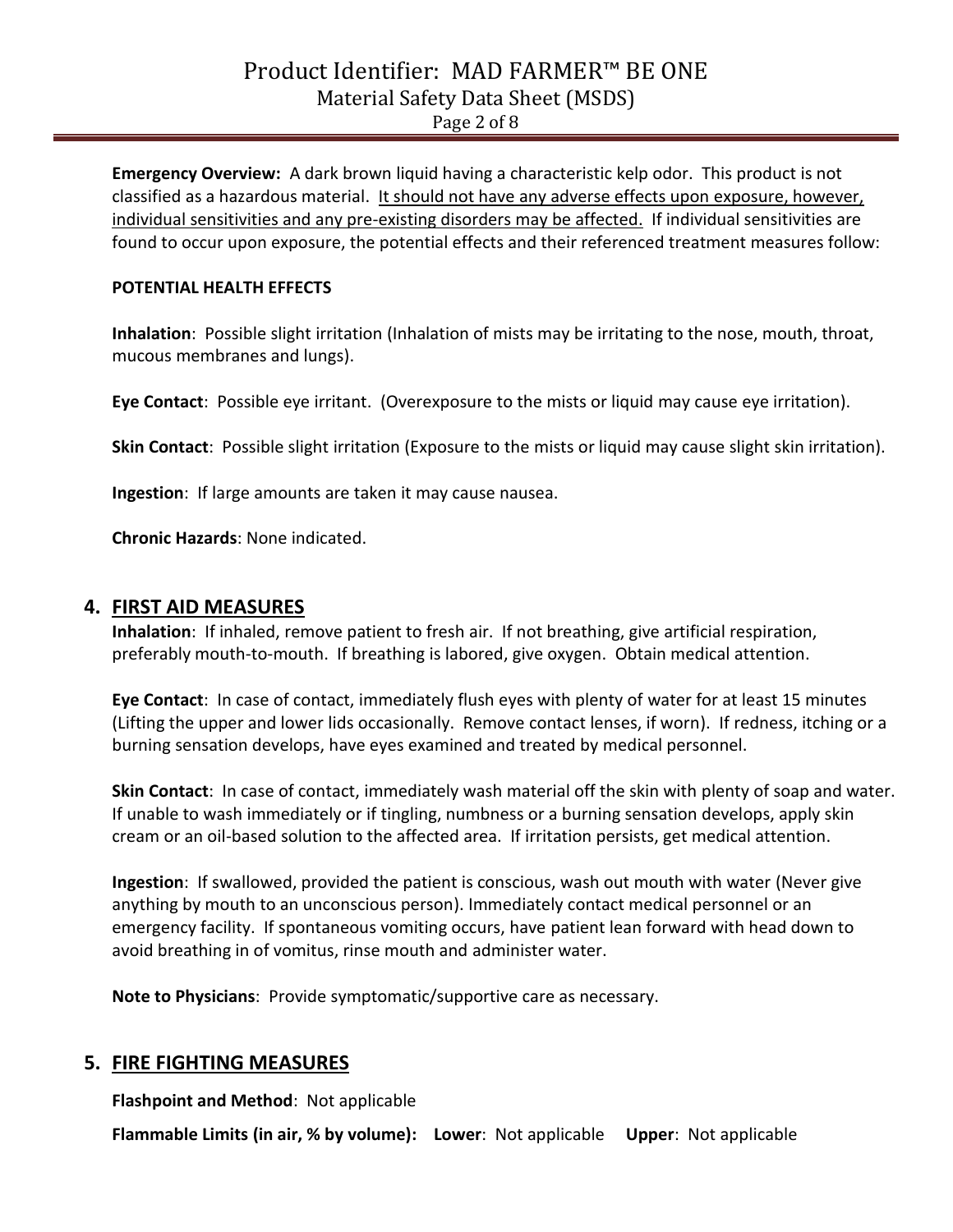**Autoignition Temperature**: Not applicable

**GENERAL HAZARD**: None indicated.

**Fire Fighting Instructions**: Use appropriate procedures for underlying cause of fire. **Extinguishing Media**: Use appropriate medium for underlying cause of fire. **Fire Fighting Equipment**: Wear protective clothing and self-contained breathing apparatus. **Hazardous Combustion Products**: None indicated.

## **6. ACCIDENTAL RELEASE MEASURES**

Land Spill: Recover product and place in appropriate container for disposal. Avoid raising dust. Ventilate and wash area.

**Water Spill**: None indicated.

#### **7. HANDLING AND STORAGE**

**Storage Temperature**: None indicated.

**Storage Pressure**: None indicated.

**General**: Storage Conditions: Keep container tightly closed when not in use.

#### **8. EXPOSURE CONTROLS / PERSONAL PROTECTION**

**Control Measures**: None indicated.

#### **Recommended Personal Protective Equipment**:

**Ventilation**: Not required under normal conditions.

**Respirator**: None required under normal conditions. Approved respirator to organic vapors if high concentrations are likely.

**Eyes**: Chemical goggles or face shield.

**Skin**: Wear rubber or neoprene gloves for transfer operations or where splashing may occur. If irritation occurs, impervious clothing and gloves should be worn.

**Other Clothing and Equipment**: Apron.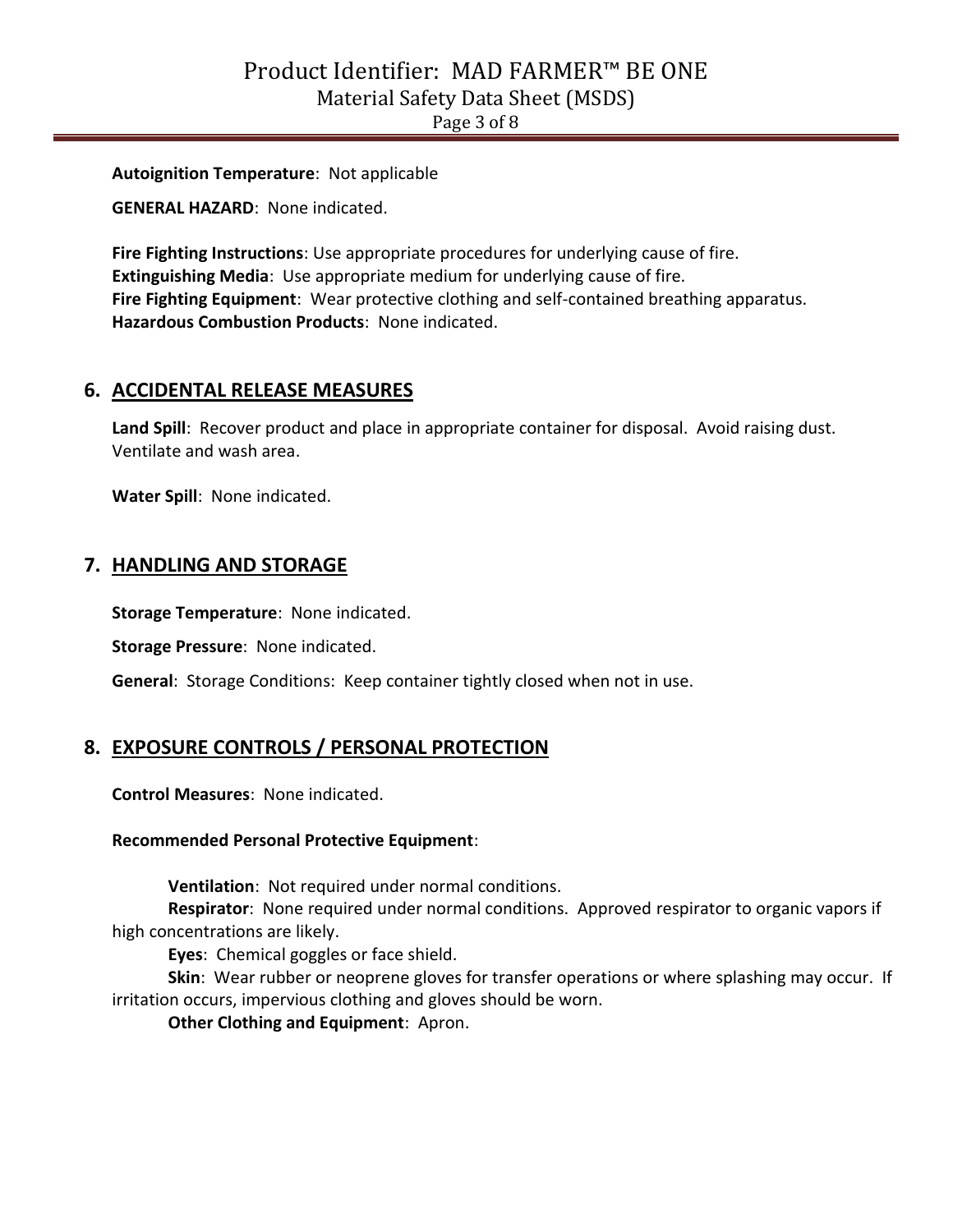# **9. PHYSICAL AND CHEMICAL PROPERTIES**

| Appearance:               | Dark brown        | <b>Bulk Density</b> (pounds/ft <sup>3</sup> ): | No data available     |
|---------------------------|-------------------|------------------------------------------------|-----------------------|
| <b>Physical State:</b>    | Liquid            | <b>Vapor Pressure:</b>                         | No data available     |
| Odor:                     | Kelp              | Vapor density (air=1):                         | No data available     |
| <b>Odor Threshold:</b>    | No data available | <b>Evaporation rate</b>                        | No data available     |
|                           |                   | (n-Butyl Acetate=1):                           |                       |
| <b>Molecular Formula:</b> | No data available | <b>VOC Content:</b>                            | No data available     |
| <b>Molecular Weight:</b>  | No data available | % Volatile:                                    | No data available     |
| <b>Boiling Point:</b>     | No data available | Solubility in H2O:                             | <b>Highly Soluble</b> |
| <b>Freezing/Melting</b>   | No data available | <b>Octanol/Water</b>                           | No data available     |
| Point:                    |                   | <b>Partition Coefficient:</b>                  |                       |
| <b>Specific gravity:</b>  | No data available | $pH$ (as is):                                  | $3.5$ to 4            |
| Density (pounds/gallon):  | No data available | pH (1% solution):                              | No data available     |

# **10.STABILITY AND REACTIVITY**

**General**: None indicated. **Conditions to avoid**: None indicated. **Incompatible Material**: None indicated.

**Hazardous Decomposition Products**: None indicated.

**Sensitivity to Mechanical Impact**: No data available **Sensitivity to Static Discharge**: No data available

# **11.TOXICOLOGICAL INFORMATION**

| <b>COMPONENTS:</b>                | <b>Kelp and Thiamine Hydrochloride</b> |
|-----------------------------------|----------------------------------------|
| <b>Eye Contact:</b>               | Mildly irritating (rabbit)             |
| <b>Skin Contact:</b>              | Non-irritation (rabbit). Not a contact |
|                                   | sensitizer.                            |
| Oral Rat LD <sub>50</sub> :       | >5000 mg/Kg (male and female rats)     |
| Dermal Rat LD <sub>50</sub> :     | >5000 mg/Kg (male and female rats)     |
| Inhalation Rat LC <sub>50</sub> : | >2.09 mg/L (male and female rats)      |
| <b>Human Data:</b>                | No data available                      |
| <b>Other Toxicological Data:</b>  | No data available                      |
| Carcinogenicity:                  | No data available                      |
| Teratogenicity:                   | No data available                      |
| <b>Mutagenicity:</b>              | No data available                      |
| <b>Synergistic Products:</b>      | None reported                          |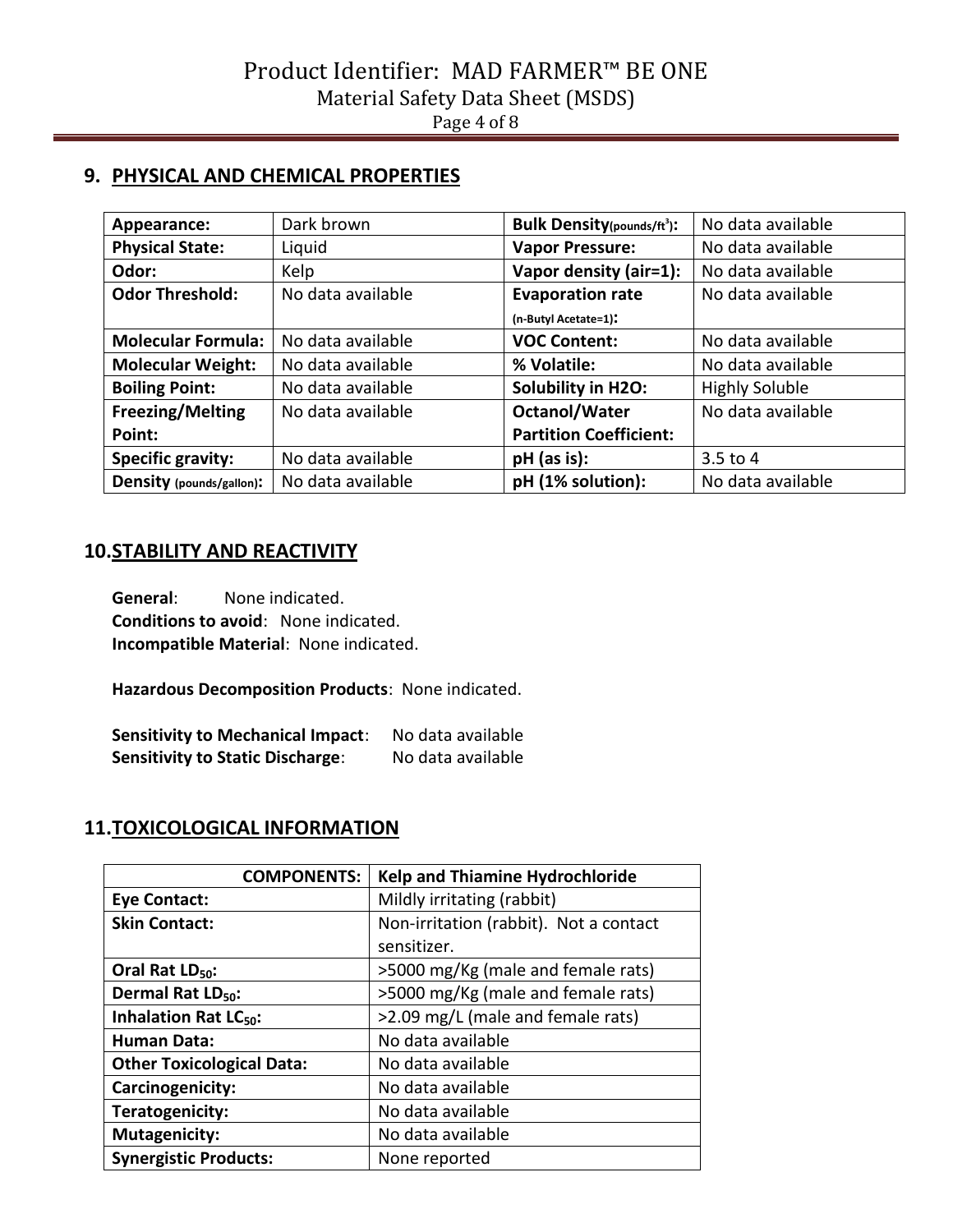Page 5 of 8

| <b>Target Organs:</b>                | No data available |
|--------------------------------------|-------------------|
| <b>Medical Conditions Aggravated</b> | No data available |
| <b>By Exposure</b>                   |                   |

## **12.ECOLOGICAL INFORMATION**

**Environmental Fate**: This product is highly soluble in water. No specific environmental fate data is available on this product.

**Environmental Considerations**: None indicated.

#### **13.DISPOSAL CONSIDERATIONS**

**RCRA 40 CFR 261 Classification**: Non-Hazardous Waste

**U.S. EPA Waste Number/Description**: Not applicable

Waste Disposal: Dispose of product in accordance with federal, state and local regulations.

Disposal Method: Do not contaminate waterways by cleaning of equipment or by disposal of wastes. Wastes resulting from the use of this product may be disposed of on site or at an approved waste disposal facility.

Container disposal: Completely empty bag into application equipment. Then dispose of empty bag in a sanitary landfill or by incineration, or, if allowed by State and local authorities, by burning. If burned, stay out of smoke.

## **14.TRANSPORTATION INFORMATION**

| <b>DOT Proper</b><br><b>Shipping</b><br>Name: | NOT RESTRICTED; Not applicable. |                 |                   |            |                |            |
|-----------------------------------------------|---------------------------------|-----------------|-------------------|------------|----------------|------------|
|                                               | <b>Hazard Class:</b>            | <b>Not</b>      | <b>UN</b>         | Not Listed | <b>Packing</b> | Not        |
|                                               |                                 | applicable      | Number:           |            | Group:         | applicable |
|                                               | <b>Primary Label:</b>           | None            | <b>Subsidiary</b> | None       |                |            |
|                                               |                                 | required        | Label(s):         | required   |                |            |
|                                               | <b>Primary/Subsidiary</b>       | None            |                   |            |                |            |
|                                               | <b>Placards:</b>                | required        |                   |            |                |            |
| <b>DOT</b>                                    |                                 | <b>RQ</b> for   | <b>Not</b>        |            |                |            |
| Reportable                                    | None listed                     | <b>Product:</b> | applicable        |            |                |            |
| Quantity                                      |                                 |                 |                   |            |                |            |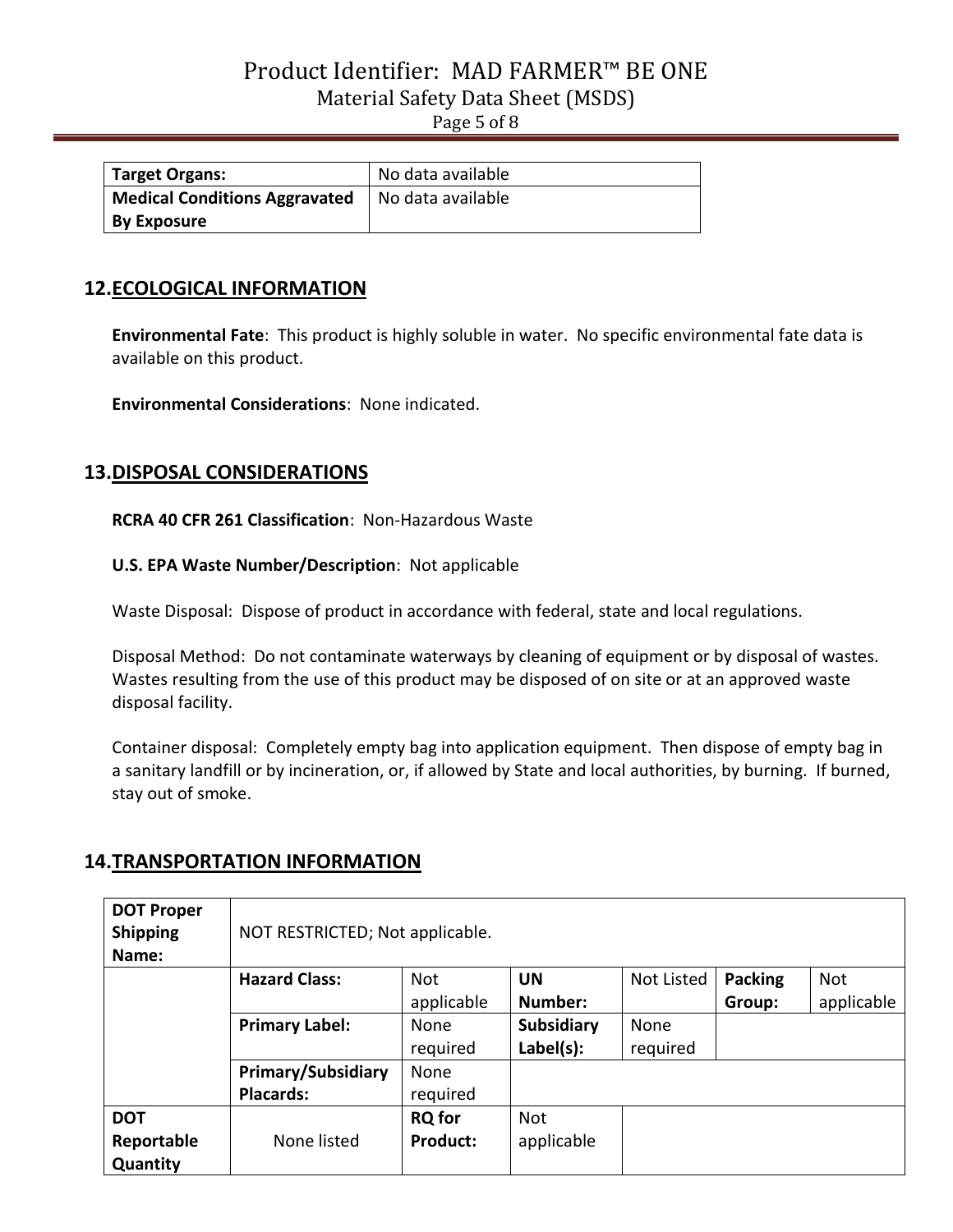# Product Identifier: MAD FARMER™ BE ONE

#### Material Safety Data Sheet (MSDS)

Page 6 of 8

| (RQ):                                                                                                                                                                                                                                                                                                                                                                                                                                                                                                                                                                       |                                                       |                 |                   |                |                |            |
|-----------------------------------------------------------------------------------------------------------------------------------------------------------------------------------------------------------------------------------------------------------------------------------------------------------------------------------------------------------------------------------------------------------------------------------------------------------------------------------------------------------------------------------------------------------------------------|-------------------------------------------------------|-----------------|-------------------|----------------|----------------|------------|
| <b>Marine</b>                                                                                                                                                                                                                                                                                                                                                                                                                                                                                                                                                               | <b>No</b>                                             |                 |                   |                |                |            |
| <b>Pollutant:</b>                                                                                                                                                                                                                                                                                                                                                                                                                                                                                                                                                           |                                                       |                 |                   |                |                |            |
|                                                                                                                                                                                                                                                                                                                                                                                                                                                                                                                                                                             | 2008 North American Emergency Response Guidebook No.: |                 |                   | Not applicable |                |            |
| <b>TDG Proper</b>                                                                                                                                                                                                                                                                                                                                                                                                                                                                                                                                                           |                                                       |                 |                   |                |                |            |
| <b>Shipping</b>                                                                                                                                                                                                                                                                                                                                                                                                                                                                                                                                                             | <b>NOT RESTRICTED</b>                                 |                 |                   |                |                |            |
| Name:                                                                                                                                                                                                                                                                                                                                                                                                                                                                                                                                                                       |                                                       |                 |                   |                |                |            |
|                                                                                                                                                                                                                                                                                                                                                                                                                                                                                                                                                                             | <b>Hazard Class:</b>                                  | <b>Not</b>      | <b>UN</b>         | <b>Not</b>     | <b>Packing</b> | <b>Not</b> |
|                                                                                                                                                                                                                                                                                                                                                                                                                                                                                                                                                                             |                                                       | applicable      | Number:           | applicable     | Group:         | applicable |
|                                                                                                                                                                                                                                                                                                                                                                                                                                                                                                                                                                             | <b>Primary Label:</b>                                 | None            | <b>Subsidiary</b> | None           |                |            |
|                                                                                                                                                                                                                                                                                                                                                                                                                                                                                                                                                                             |                                                       | required        | Label(s):         | required       |                |            |
|                                                                                                                                                                                                                                                                                                                                                                                                                                                                                                                                                                             | <b>Primary/Subsidiary</b>                             | None            |                   |                |                |            |
|                                                                                                                                                                                                                                                                                                                                                                                                                                                                                                                                                                             | <b>Placards:</b>                                      | required        |                   |                |                |            |
| <b>TDG</b>                                                                                                                                                                                                                                                                                                                                                                                                                                                                                                                                                                  |                                                       |                 |                   |                |                |            |
| Reportable                                                                                                                                                                                                                                                                                                                                                                                                                                                                                                                                                                  | Not applicable                                        |                 |                   |                |                |            |
| Quantity                                                                                                                                                                                                                                                                                                                                                                                                                                                                                                                                                                    |                                                       |                 |                   |                |                |            |
| (RQ):#                                                                                                                                                                                                                                                                                                                                                                                                                                                                                                                                                                      |                                                       |                 |                   |                |                |            |
| <b>TDG Schedule</b>                                                                                                                                                                                                                                                                                                                                                                                                                                                                                                                                                         | Not applicable                                        |                 |                   |                |                |            |
| XII:                                                                                                                                                                                                                                                                                                                                                                                                                                                                                                                                                                        |                                                       |                 |                   |                |                |            |
|                                                                                                                                                                                                                                                                                                                                                                                                                                                                                                                                                                             |                                                       |                 |                   |                |                |            |
| Regulated                                                                                                                                                                                                                                                                                                                                                                                                                                                                                                                                                                   | None listed                                           | <b>RL</b> for   | <b>Not</b>        |                |                |            |
| Limit $(RL):##$                                                                                                                                                                                                                                                                                                                                                                                                                                                                                                                                                             |                                                       | <b>Product:</b> | applicable        |                |                |            |
| <b>Other</b>                                                                                                                                                                                                                                                                                                                                                                                                                                                                                                                                                                |                                                       |                 |                   |                |                |            |
| <b>Shipping</b>                                                                                                                                                                                                                                                                                                                                                                                                                                                                                                                                                             | None                                                  |                 |                   |                |                |            |
| Information:                                                                                                                                                                                                                                                                                                                                                                                                                                                                                                                                                                |                                                       |                 |                   |                |                |            |
| # Canadian Transportation of Dangerous Goods Regulations (TDGR), Part IX, Table 1, Quantities or levels for Immediate Reporting: releases of reportable quantities, RQ, that<br>meet the definition of a "dangerous occurrence" (a threat to life, health, property, or the environment) must be reported to the appropriate authorities as outlined in TDGR<br>$9.13(1)$ and $9.14(1)$ .<br>## Reporting to Environment Canada is required for any releases exceeding the regulated limits, RL, of 9.2 materials (primary or secondary). The regulated limits are found in |                                                       |                 |                   |                |                |            |

Schedule XIII of the TDGR.

# **15.REGULATORY INFORMATION**

| <b>COMPONENTS:</b>             | <b>Kelp and Thiamine</b> |
|--------------------------------|--------------------------|
|                                | Hydrochloride            |
| <b>OSHA Target Organs:</b>     | Not applicable           |
| <b>Carcinogenic Potential:</b> |                          |
| <b>Regulated by OSHA:</b>      | <b>No</b>                |
| <b>Listed on NTP Report:</b>   | No                       |
| <b>Listed by IARC:</b>         | No                       |
| IARC group:                    | Not applicable           |
| <b>ACGIH Appendix A:</b>       | Not listed               |
| A1 Confirmed Human:            | Not applicable           |
| A2 Suspected Human:            | Not applicable           |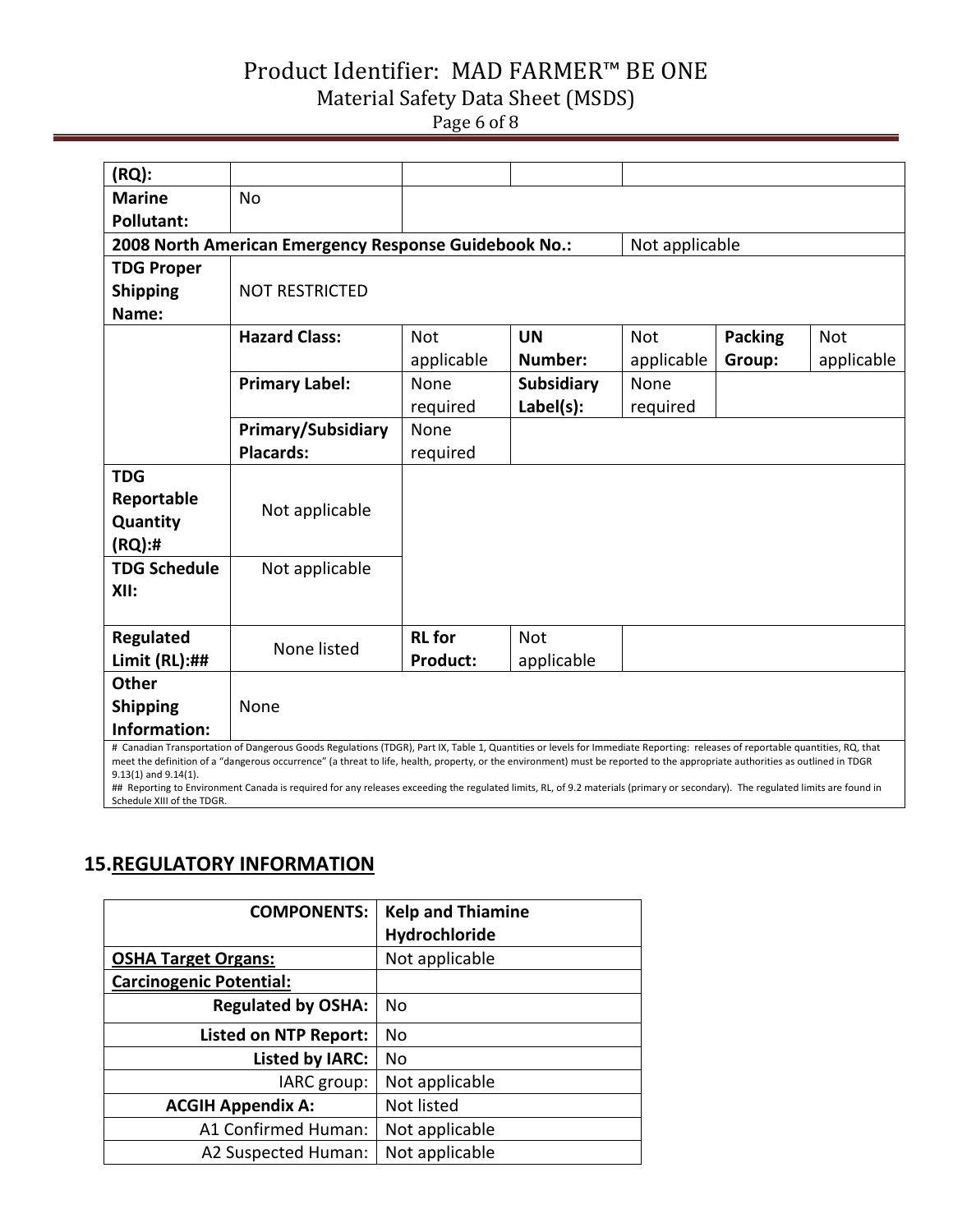# Product Identifier: MAD FARMER™ BE ONE Material Safety Data Sheet (MSDS) Page 7 of 8

| <b>U.S. EPA Requirements:</b>       |                   |  |  |
|-------------------------------------|-------------------|--|--|
| <b>Release Reporting</b>            |                   |  |  |
| <b>CERCLA (40 CFR 302)</b>          |                   |  |  |
| <b>Listed Substance:</b>            | Not listed        |  |  |
| Reportable Quantity:                | Not applicable    |  |  |
| Category:                           | Not applicable    |  |  |
| <b>RCRA Waste No:</b>               | Not applicable    |  |  |
| <b>Unlisted Substance:</b>          | Not applicable    |  |  |
| Reportable Quantity:                | Not applicable    |  |  |
| Characteristic:                     | Not applicable    |  |  |
| <b>RCRA Waste No:</b>               | Not applicable    |  |  |
| <b>SARA TITLE III</b>               |                   |  |  |
| Section 302 & 303 (40 CFR 355):     |                   |  |  |
| <b>Listed Substance:</b>            | Not listed        |  |  |
| Reportable Quantity:                | Not applicable    |  |  |
| Planning Threshold:                 | Not applicable    |  |  |
| Section 311 & 312 (40 CFR 370)      |                   |  |  |
| <b>Hazard Categories (product):</b> |                   |  |  |
| Fire:                               | N                 |  |  |
| <b>Sudden Release of Pressure:</b>  | N                 |  |  |
| Reactive:                           | N                 |  |  |
| <b>Acute Health:</b>                | N                 |  |  |
| Chronic Health:                     | N                 |  |  |
| Planning Threshold:                 | No data available |  |  |
| Section 313 (40 CFR 372):           |                   |  |  |
| <b>Listed Toxic chemical:</b>       | Not listed        |  |  |
| <b>Reporting Threshold:</b>         | Not applicable    |  |  |
| <b>U.S. TSCA Status</b>             |                   |  |  |
| Listed (40 CFR 710):                | No data available |  |  |
| <b>State Regulations</b>            |                   |  |  |
| Carcinogen:                         | <b>No</b>         |  |  |
| <b>Reproductive Toxin:</b>          | No                |  |  |
| <b>Other Regulations</b>            |                   |  |  |
| <b>State Right to Know Laws:</b>    |                   |  |  |
| <b>Canadian Regulations</b>         |                   |  |  |
| <b>Product Information:</b>         |                   |  |  |
| <b>Controlled Product:</b>          | No data available |  |  |
| <b>WHMIS HAZARD Symbols:</b>        | No data available |  |  |
| <b>WHMIS Class &amp; Division:</b>  | No data available |  |  |
| Ingredient Information:             |                   |  |  |
| <b>IDL Substance:</b>               | No data available |  |  |
| DSL or NDSL lists:                  | No data available |  |  |